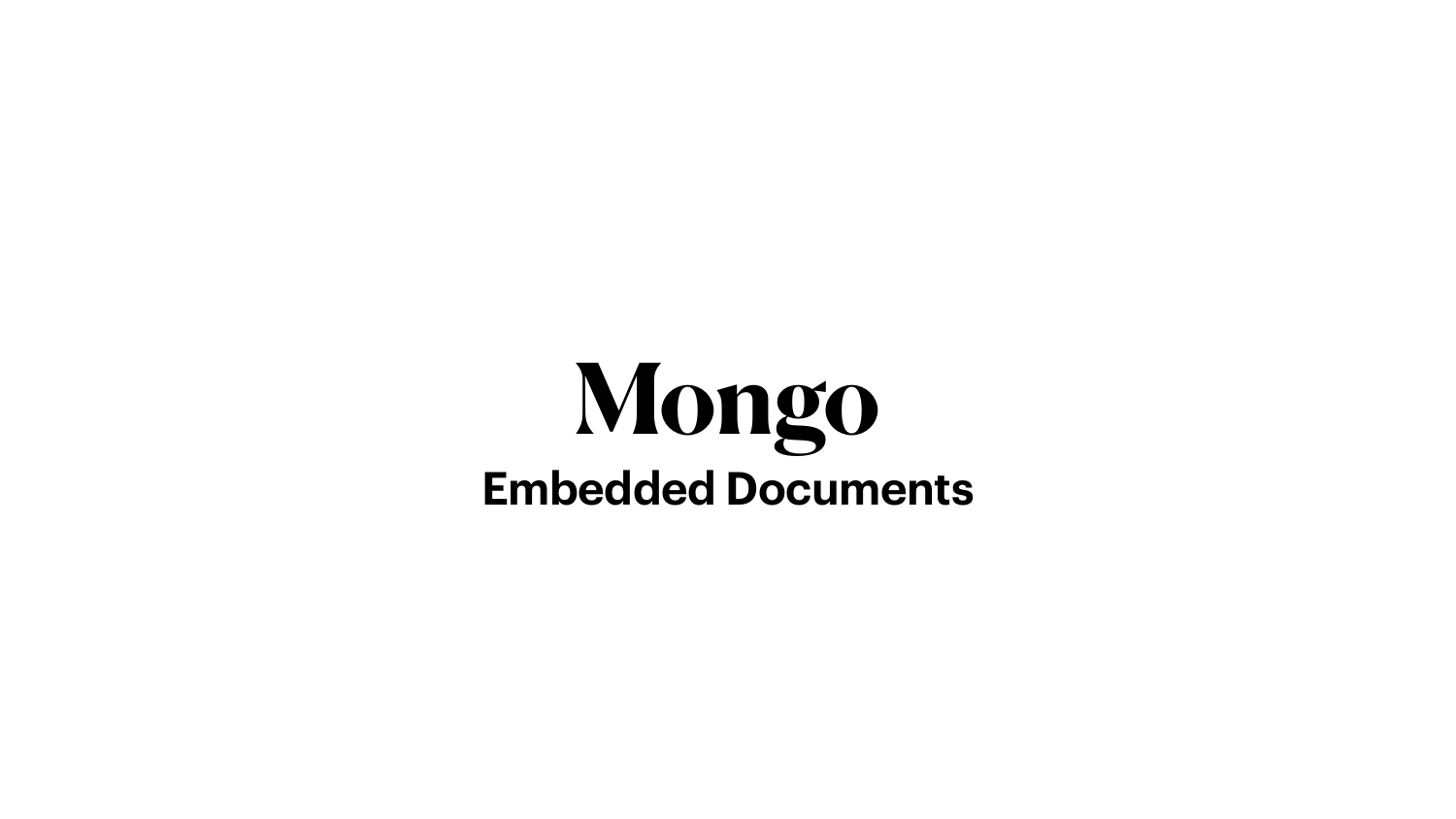#### **Like RDBMS**

- Easy enough to set up two collections in a one to one relation, or even a one to many
- But not always the best thing in Mongo
- simpler to just embed the address document in the user document
	- address is only ever accessed in relation to this one user
	- often needed at the same time as the user

```
user id: 111111,
     city: "Springfield",
     state: "Ohio",
     country: "US",
     zip: "00000"
 })
```

```
> use people
> db = db.getSiblingDB("people")
> db.user1.insertOne(
{
     _id: 111111,
    "email@example.com",
}
db.address1.insertOne({
      _id: 121212,
```
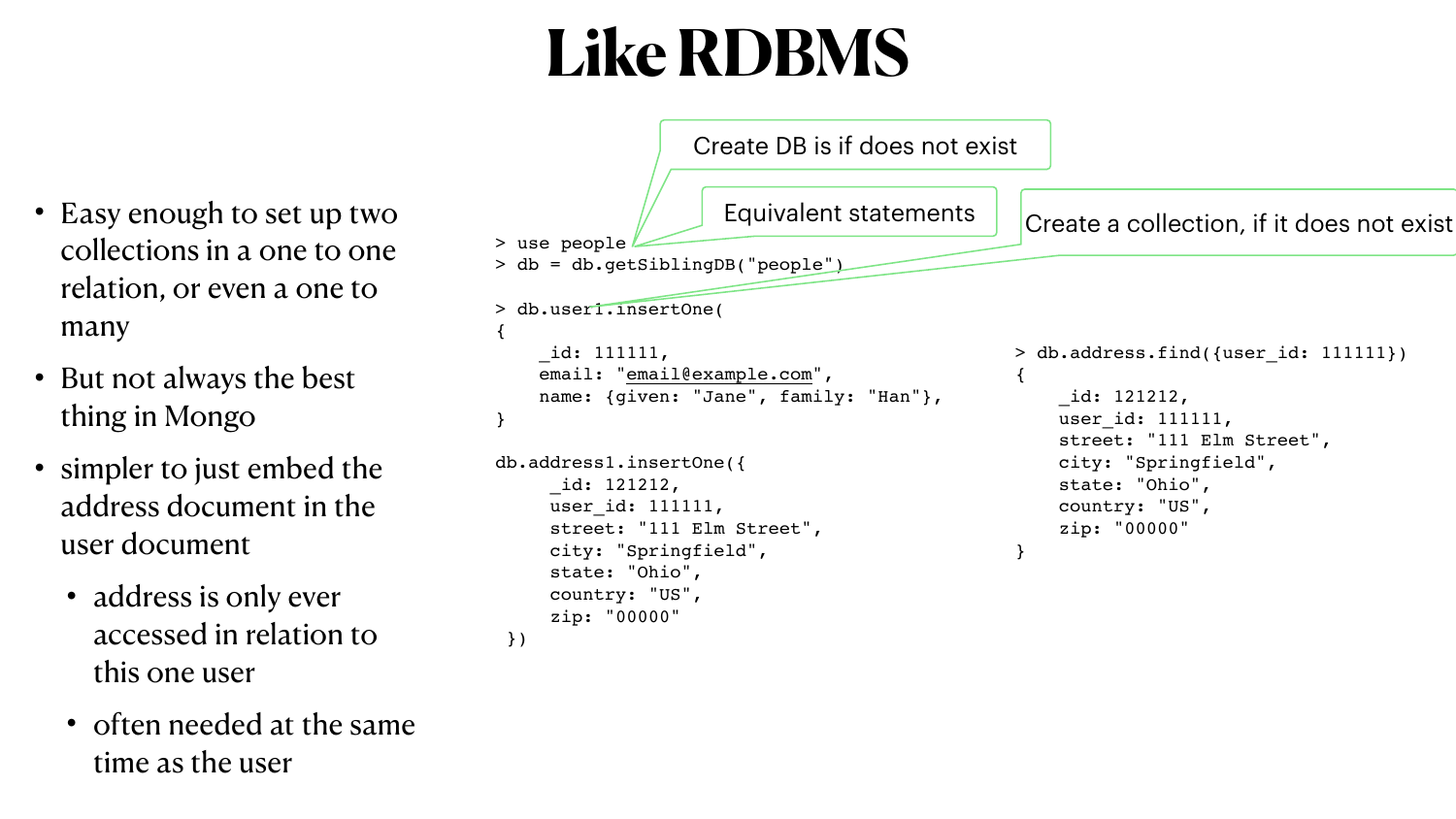#### **Projection what columns do you want**

- In SQL, the list of columns immediately following SELECT
- MQL: a second optional argument to find
	- List all the fields you want from returned documents
	- Inevitably, list in JSON-like format
		- ${fieldA:1, fieldB:1, ...}$ 
			- value can be any non-zero **number**
	- **o** only allowed to de-select the \_id field

```
people==> db.address1.find()
[
 {
      _id: 121213,
    user id: 111111,
     location: 'work',
     street: '111 Maple Street',
     city: 'Lima',
     state: 'Ohio',
     country: 'US',
     zip: '00000'
 },
 {
     _id: 121212,
    user id: 111111,
     street: '111 Elm Street',
     city: 'Springfield',
     state: 'Ohio',
     country: 'US',
     zip: '00000',
     location: 'home'
 }
]
people==> db.address1.find({}, {street:1, city:1})
[
   { _id: 121213, street: '111 Maple Street', city: 'Lima' },
   { _id: 121212, street: '111 Elm Street', city: 'Springfield' }
]
people==> db.address1.find(\{\}, \{ \text{street:1, number:} "aaa", id:0\})[
   { street: '111 Maple Street', number: 'aaa' },
    { street: '111 Elm Street', number: 'aaa' }
]
```
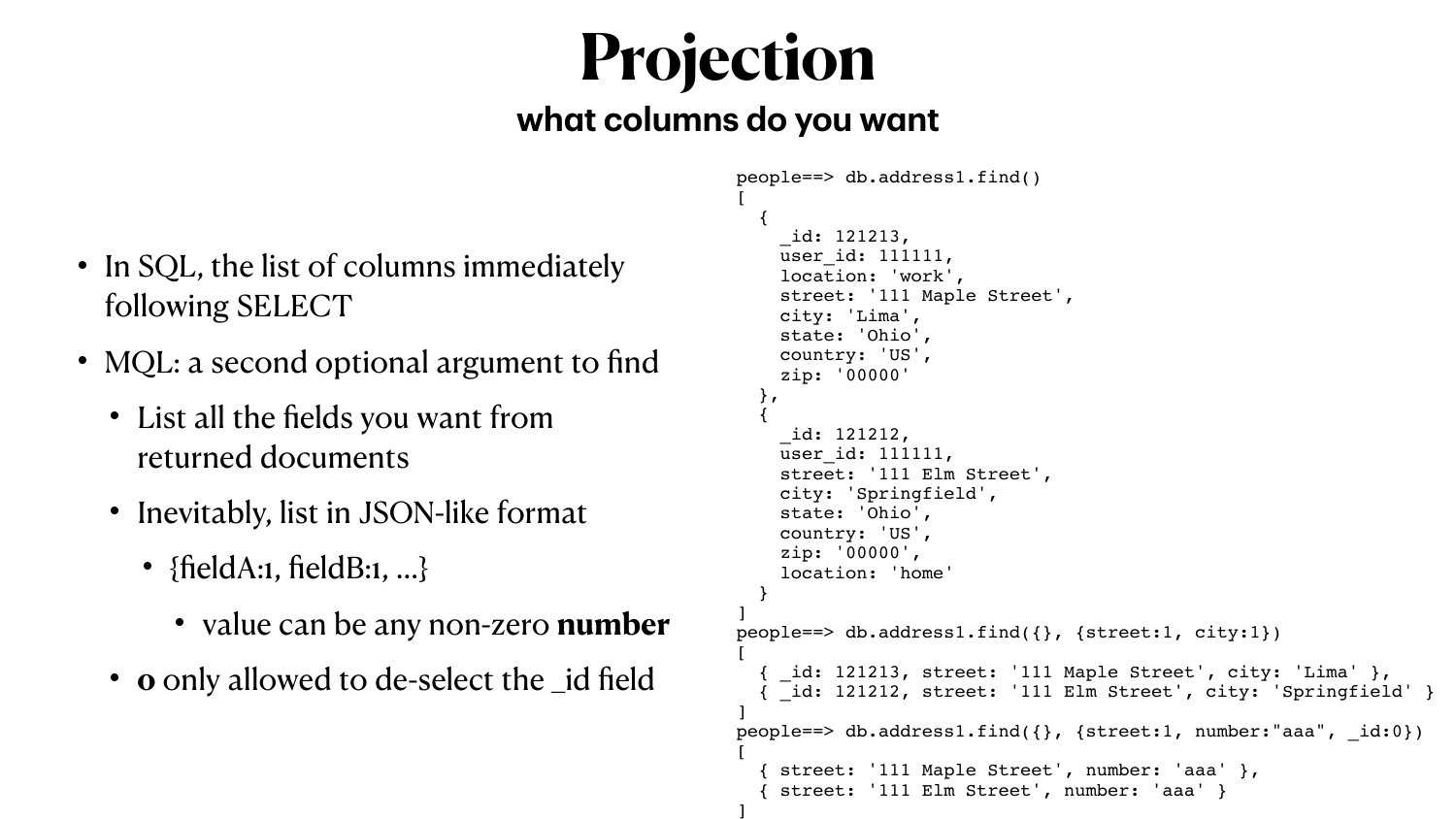## **Often better to Embed**

- Simpler (and faster) to just embed the address document in the user document
- Especially if:
	- address is only ever accessed in relation to this one user
	- often needed at the same time as the user

```
> db.user2.insertOne(
{
     _id: 111111,
    "email@example.com",
    name: {given: "Jane", family: "Han"},
     address:[{
      _id: 121212,
     user id: 111111,
      street: "111 Elm Street",
      city: "Springfield",
      state: "Ohio",
      country: "US",
      zip: "00000"
 },{
      _id: 121214,
     user id: 111111,
      street: "111 Maple Street",
      city: "Lina",
      state: "Ohio",
      country: "US",
      zip: "00000"
 }]})
```
> db.user2.findOne()

 $>$  db.user2.find({ id:11111]})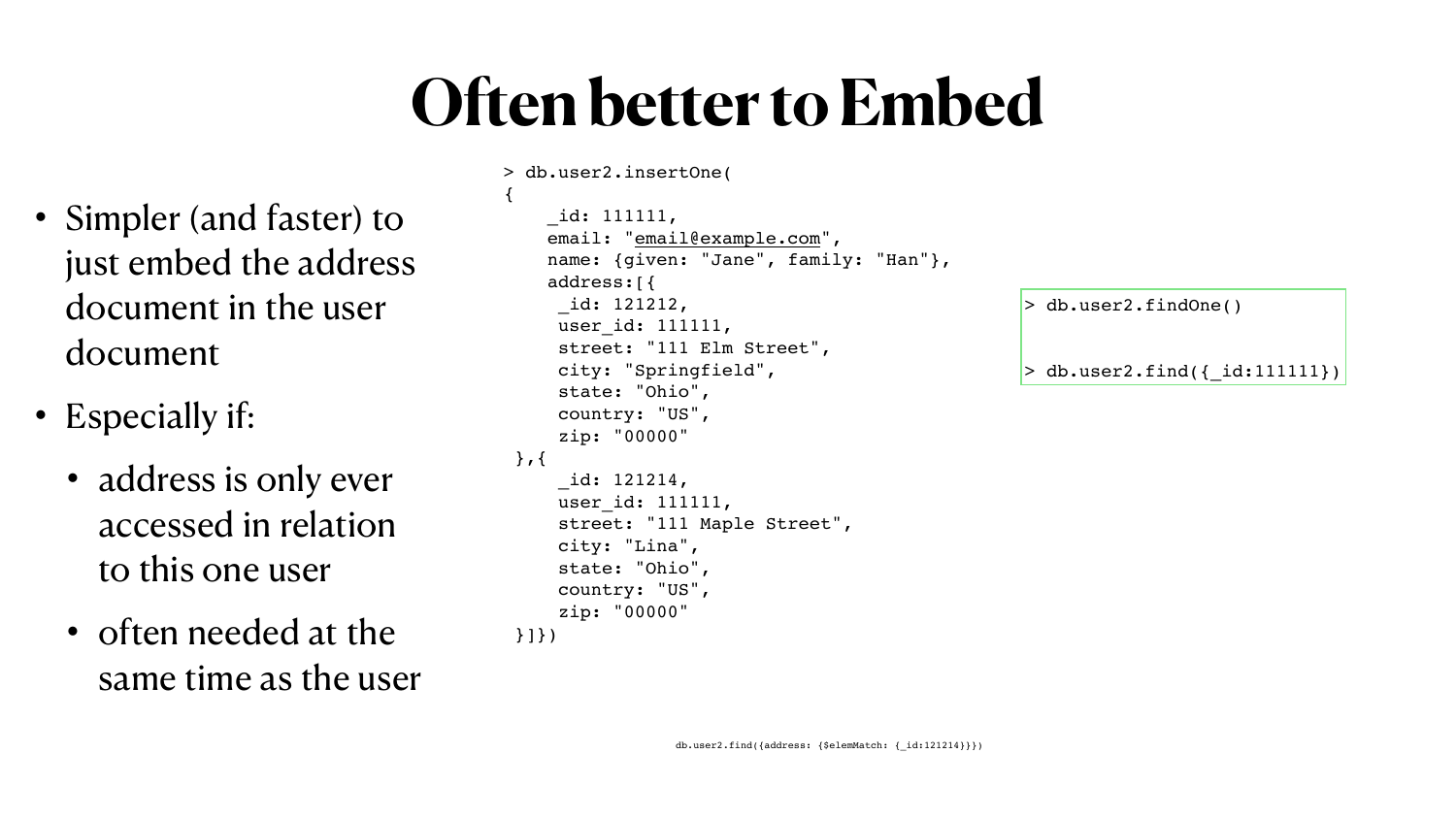#### **Search embedded Documents**

[

```
>db.user2.find({address: {$elemMatch: {_id:121214}}})
 {
     _id: 111111,
    email: 'email@example.com',
    name: { given: 'Jane', family: 'Han' },
     address: [
 {
         _id: 121212,
        user id: 111111,
         street: '111 Elm Street',
         city: 'Springfield',
         state: 'Ohio',
         country: 'US',
         zip: '00000'
       },
 {
         _id: 121214,
        user id: 111111,
         street: '111 Maple Street',
         city: 'Lina',
         state: 'Ohio',
         country: 'US',
         zip: '00000'
 }
 ]
 }
                                              > db.user2.find({address: {$elemMatch: 
                                              {_id:121214}}}, {"address.$":1})
                                              [
                                               {
                                                   _id: 111111,
                                                   address: [
                                               {
                                                       _id: 121214,
                                                      user id: 111111,
                                                       street: '111 Maple Street',
                                                       city: 'Lina',
                                                       state: 'Ohio',
                                                       country: 'US',
                                                       zip: '00000'
                                               }
                                               ]
                                               }
                                              ]
```
]

- Query for document that has a field address and within address is an document with the \_id 121214
	- returns the entire containing document
		- If you just want the address
			- Use Projection
			- Note the "address. \$"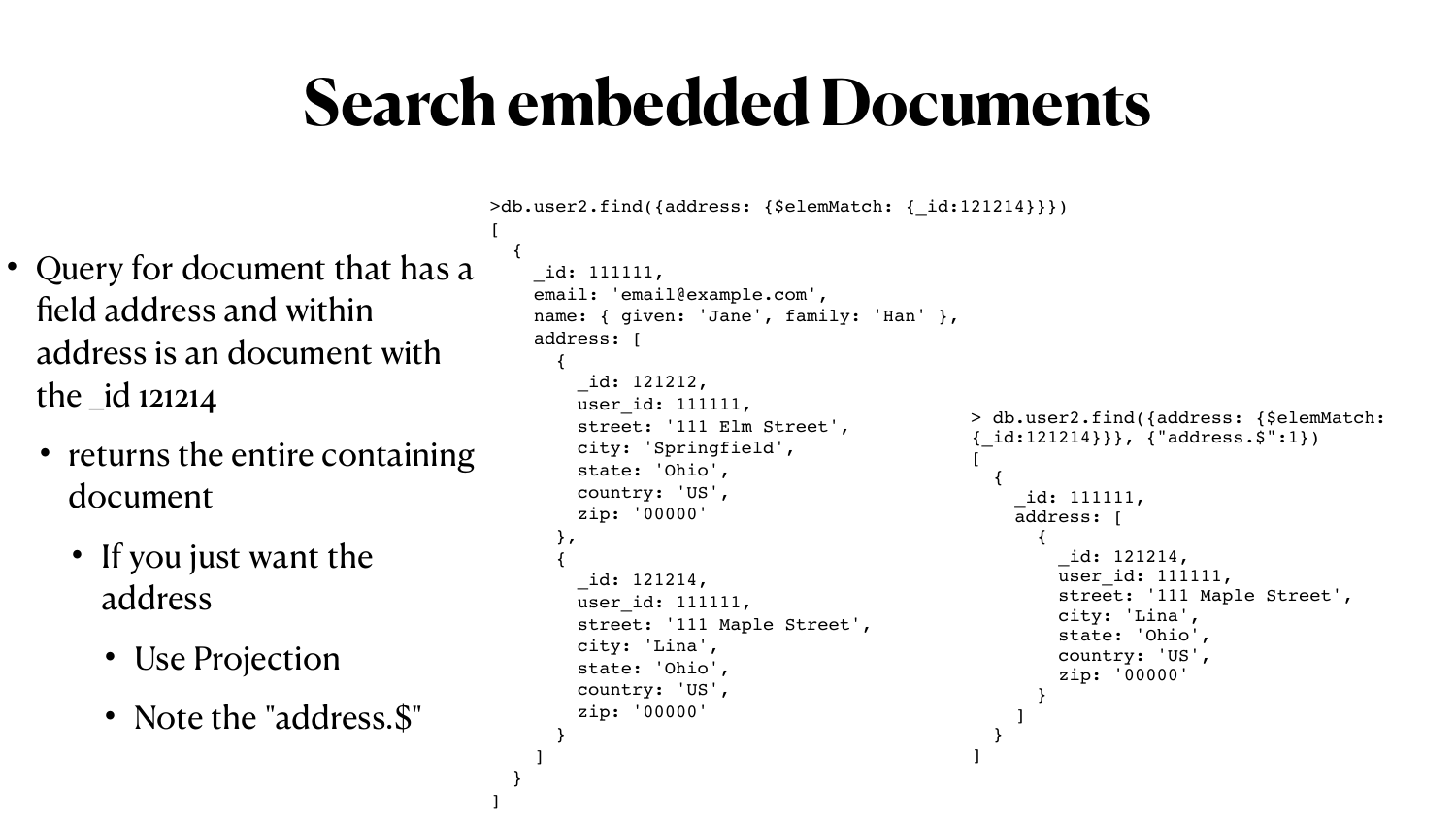# **Update Embedded Documents**

- Then update (overwrite)
	- field.\$.cField

• Standard idea • identify containing document • then identify contained document in array (using dot notation) { } [ { {

```
people==> db.user2.updateOne({_id:111111, "address._id":121214}, 
                                {$set: {"address.$.street":"111 Maple Lane"}})
   acknowledged: true,
   insertedId: null,
   matchedCount: 1,
   modifiedCount: 1,
   upsertedCount: 0
people==> db.user2.find()
     _id: 111111,
    email: 'email@example.com',
    name: { given: 'Jane', family: 'Han' },
     address: [
         _id: 121214,
        user id: 111111,
         street: '111 Maple Lane',
         city: 'Lina',
         state: 'Ohio',
         country: 'US',
         zip: '00000'
```
}, ...

]

}

]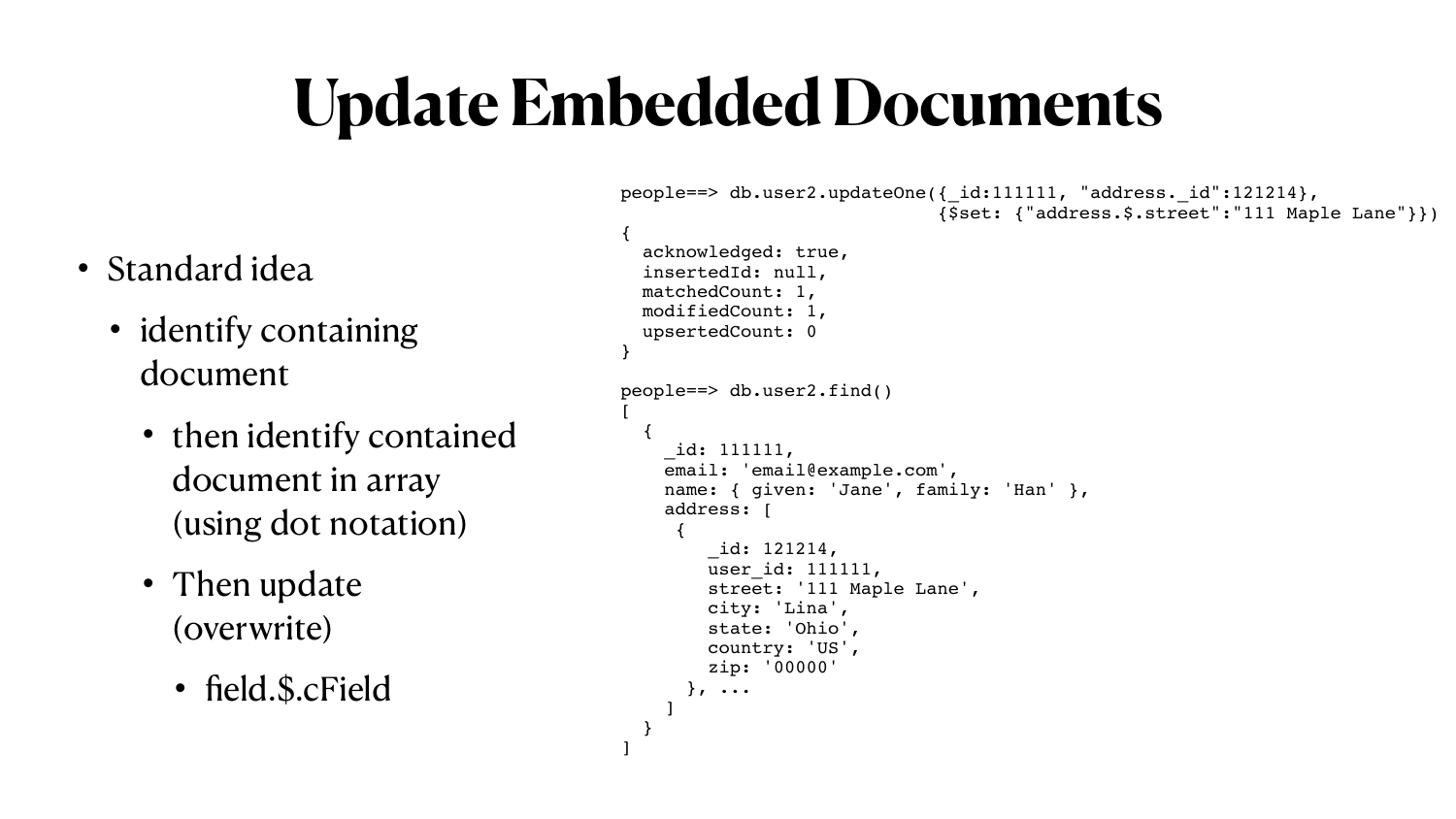## **Embedded Subset Pattern**

- A one to many relation but many is large and possibly changing frequently
- Idea, give queryer of the One side a view of some of the many
	- do this efficiently
	- need to occasionally the "some"
	- Consider new article and commentary on the article.
		- Show viewers of the article 5 comments with a "more" button
		- Embed those 5 comments into the article document
		- Other comments in a separate collection

```
people==> db.news.insertOne({_id:1, text:"I am done"})
 { acknowledged: true, insertedId: 1 }
people==> db.comment.insertOne({_id:1000, newsID:1, text:"No"})
{ acknowledged: true, insertedId: 1000 }
people==> db.comment.insertOne({ id:1001, newsID:1, text:"Yes"})
{ acknowledged: true, insertedId: 1001 }
people==> db.comment.insertOne({_id:1002, newsID:1, text:"Maybe"})
 { acknowledged: true, insertedId: 1002 }
```

```
people==>db.news.update({_id:1},{$set:
{comment:db.comments.find({}) .limit(2).toArray() }\{
   acknowledged: true,
  insertedId: null,
  matchedCount: 1,
  modifiedCount: 1,
   upsertedCount: 0
}
people==> db.next.find({})[
 {
     _id: 1,
     text: 'I am done',
     comments: [
       id: 1000, newsID: 1, text: 'No' },
         id: 1001, newsID: 1, text: 'Yes' }
 ]
 }
```
]